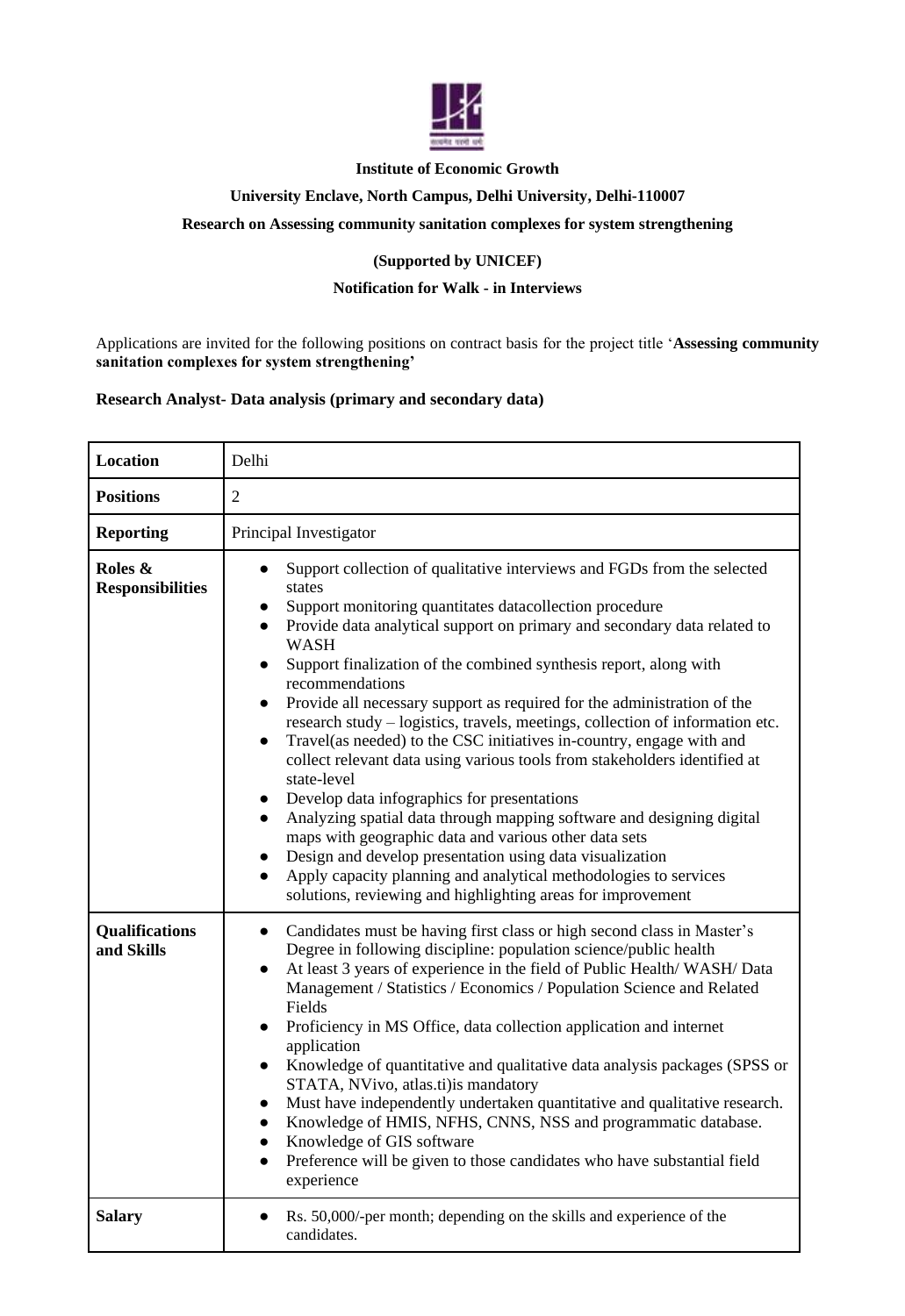## **Google Form link for the position of Research Analyst for the project title 'Assessing community sanitation complexes for system strengthening'-**

## [https://docs.google.com/forms/d/e/1FAIpQLSdvYyPIQ98QzMjLooMQWRSajg8wEU-CktV02WIJHh](https://docs.google.com/forms/d/e/1FAIpQLSdvYyPIQ98QzMjLooMQWRSajg8wEU-CktV02WIJHh-aoFTRGA/viewform?usp=pp_url)[aoFTRGA/viewform?usp=pp\\_url](https://docs.google.com/forms/d/e/1FAIpQLSdvYyPIQ98QzMjLooMQWRSajg8wEU-CktV02WIJHh-aoFTRGA/viewform?usp=pp_url)

## **Research Assistant- Specialist and support academic research**

| <b>Location</b>                     | Delhi                                                                                                                                                                                                                                                                                                                                                                                                                                                                                                                                                                                                                                                                                                                                                                                                                                    |
|-------------------------------------|------------------------------------------------------------------------------------------------------------------------------------------------------------------------------------------------------------------------------------------------------------------------------------------------------------------------------------------------------------------------------------------------------------------------------------------------------------------------------------------------------------------------------------------------------------------------------------------------------------------------------------------------------------------------------------------------------------------------------------------------------------------------------------------------------------------------------------------|
| <b>Positions</b>                    | $\overline{2}$                                                                                                                                                                                                                                                                                                                                                                                                                                                                                                                                                                                                                                                                                                                                                                                                                           |
| <b>Reporting</b>                    | Principal Investigator                                                                                                                                                                                                                                                                                                                                                                                                                                                                                                                                                                                                                                                                                                                                                                                                                   |
| Roles &<br><b>Responsibilities</b>  | Support in developing detailed research design<br>$\bullet$<br>Undertake literature and document review<br>Support in testing and finalizing data collection tools<br>Support collection of qualitative interviews and FGDs from the selected<br>$\bullet$<br>states<br>Support monitoring quantitates data collection procedure<br>Participate in writing transcript for qualitative data analysis<br>Support finalization of the combined synthesis report, along with<br>recommendations<br>Provide all necessary support as required for the administration of the<br>research study – logistics, travels, meetings, collection of information etc.<br>Travel(as needed) to the CSC initiatives in-country, engage with and<br>$\bullet$<br>collect relevant data using various tools from stakeholders identified at<br>state-level |
| <b>Qualifications</b><br>and Skills | Candidates must be having first class or high second class in Master's<br>$\bullet$<br>Degree in following discipline: population science/public health<br>At least 2 years of experience in the field of Public Health/WASH/<br>$\bullet$<br>Academic research and Related Fields<br>Proficiency in MS Office, data collection application and internet<br>application<br>Concrete experience in applying social sciences methodologies in research<br>$\bullet$<br>(e.g., policy analysis, fieldwork experience conducting interviews or<br>surveys)<br>Excellent oral and written communication skills in English and Hindi<br>Highly knowledgeable about water, sanitation topics<br>$\bullet$<br>Preference will be given to those candidates who have substantial field<br>$\bullet$<br>experience                                 |
| <b>Salary</b>                       | Rs. 35,000/-per month; depending on the skills and experience of the<br>candidates.                                                                                                                                                                                                                                                                                                                                                                                                                                                                                                                                                                                                                                                                                                                                                      |

# **Google Form link for the position of Research Assistant for the project title 'Assessing community sanitation complexes for system strengthening'-**

[https://docs.google.com/forms/d/e/1FAIpQLScxhyd0NsGFV2vlOmUP5nRMDQKnisixgAmSVUjFw8Jjba](https://docs.google.com/forms/d/e/1FAIpQLScxhyd0NsGFV2vlOmUP5nRMDQKnisixgAmSVUjFw8JjbaGVtA/viewform?usp=pp_url) [GVtA/viewform?usp=pp\\_url](https://docs.google.com/forms/d/e/1FAIpQLScxhyd0NsGFV2vlOmUP5nRMDQKnisixgAmSVUjFw8JjbaGVtA/viewform?usp=pp_url)